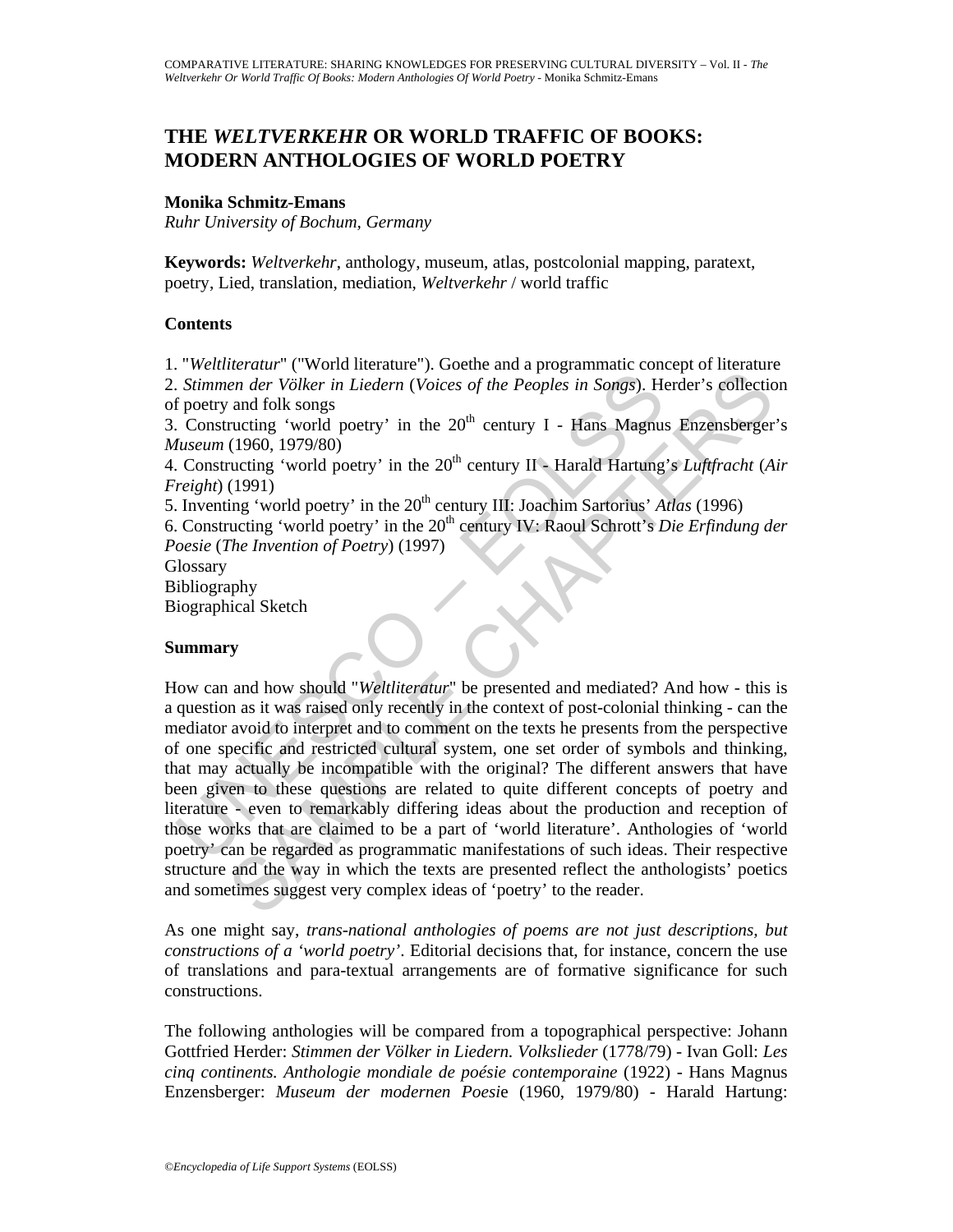*Luftfracht* (1991) - Joachim Sartorius: *Atlas der Neuen Poesie* (1996) - Raoul Schrott: *Die Erfindung der Poesie* (1997).

### **1. "***Weltliteratur***" ("World literature"). Goethe and a Programmatic Concept of Literature**

The term "world literature" is ambiguous. It may be used as an expression designating the totality of all national literatures added together but not without entailing a notion of quality: as an indication of outstanding aesthetic value. As an equivocal term with regard to literary theory, "world literature" can imply the idea that literary works of art should not be interpreted within the limited context of one single national literature, but as messages concerning 'the whole world'. And it can also signalize that the authors of such works are constantly participating in a 'global' dialogue with each other, that literary processes are 'universal' with regard to literary production as well as to processes of reception.

ich works are constantly participating in a 'global' dialogue with<br>terary processes are 'universal' with regard to literary productio<br>coesses of reception.<br>the German 18<sup>th</sup> century novelist and critic Christoph Martin Wi rks are constantly participating in a 'global' dialogue with each other, the constant 'universal' with regard to literary production as well as the correction.<br>
man 18<sup>th</sup> century novelist and critic Christoph Martin Wiel The German 18<sup>th</sup> century novelist and critic Christoph Martin Wieland already had occasionally used the expression "*Weltliteratur*" (cf. Weitz 1987: 296-308). But it was not until Johann Wolfgang Goethe reflected about the potential of meanings inherent to this word and by that popularized it on the long term. Here, and in the works of those authors who followed Goethe in his interpretation of the term, "*Weltliteratur*" (or "world literature") has mainly an 'extensive' sense: It is used in order to suggest a panoramic view of the literatures of all times and nations. By actually studying the literatures not only of Europe but also of the Near and Far East (cf. Birus 1995: 5) Goethe himself represented this view exemplarily. But in spite of its extensive meaning, 'world literature' as Goethe conceives it, is more than just a summary of all the works belonging to different national literatures; it implies that there are aesthetic qualities that make a literary work of art significant from a global point of view. According to Goethe's conviction, the single products arising from human genius belonged to all mankind: to the well educated as well as to the less educated, to the artists' contemporaries as well as to posterity, to those who speak and read a poet's own language as well to the speakers and readers of different idioms. Moreover, Goethe stressed the importance of a global and panoramic view at literature, especially in times of war and separation, of political dissent and tendencies towards isolation. Regarded from this perspective, the idea of "world literature" is not just a description of something that already exists, but a programmatic concept modeling a future literature as well as a future attitude of readers forming a transnational cultural community. In a famous remark to Eckermann, Goethe stressed the cultural and political significance of 'world literature':

(...) *Ich sehe mich gern bei fremden Nationen um und rate jedem, es auch seinerseits zu tun. Nationalliteratur will jetzt nicht viel sagen, die Epoche der Weltliteratur ist an der Zeit, und jeder muß jetzt dazu wirken, diese Epoche zu beschleunigen*. (Eckermann 1987: 186)

[(...) I therefore gladly make excursions to other nations and advise every one to do the same. National literature is now rather an unmeaning term; the epoch of World literature is at hand, and each one must strive to hasten its approach.] (Eckermann 1852: 204)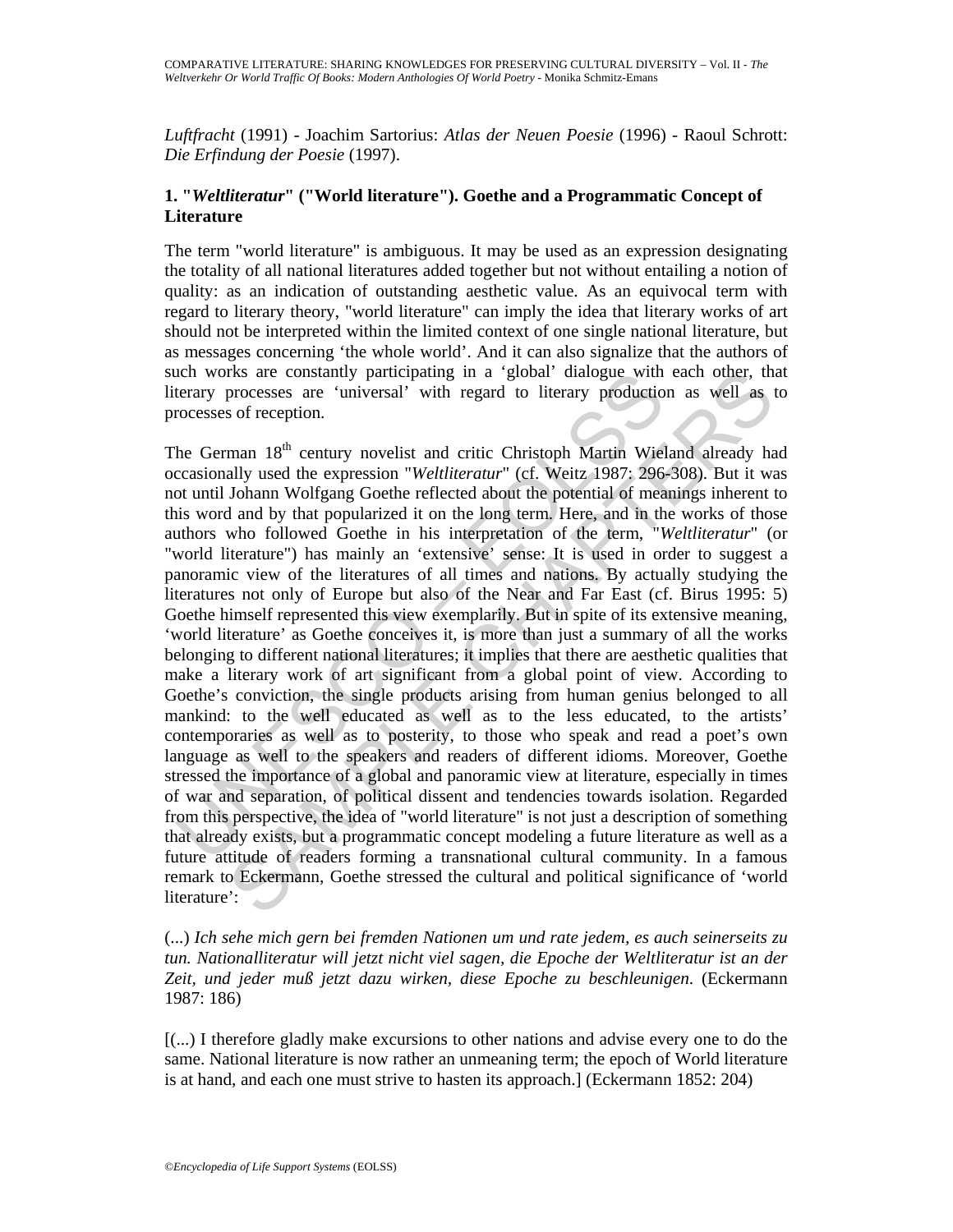World literature, seen from a Goethean perspective, is closely related to the idea of writers and readers as 'citizens of one world', and as a programmatic concept of cultural policy this idea remains attractive, although the concept of national literatures that it was originally opposed to in the meantime has been questioned and criticized as insufficient and anachronistic. In more than just one respect, the Goethean reflection about "*Weltliteratur*" may be regarded as a prelude to recent globalization discourse.

n 1956 Gottfried Benn already characterized his own time as an ag<br>garding this tendency most critically and using polemic metaphors f<br>athological discourse.) And it is, of course, the age of other kinds of<br>momentators, int If we regard 'world literature' as a treasure of works of literary art that should be presented to readers 'all around the world', to other nations as well as to posterity, evidently there must be somebody to collect and to conserve these works in order to make communities of readers from different and sometimes even remote countries and times familiar with them. Finally, the era of 'world literature' is the era of anthologists. (In 1956 Gottfried Benn already characterized his own time as an age of anthologies, regarding this tendency most critically and using polemic metaphors from medical and pathological discourse.) And it is, of course, the age of other kinds of mediators, such as commentators, interpreters and translators. The ways of publishing, distributing and mediating literature always adapt to complex cultural and economical conditions of framing therefore depend on historical and sociological change. In a globalized world, publishers, book traders and all those who are mediators of literature in an intellectual sense (including literary critics, teachers, and scholars), are historically confronted with new challenges, especially with the request to operate a.s.a.p. in order to cope with the process of literature production. As a single look into an ordinary bookshop may prove, the world of books, has been transformed into a global, universalized world; literary writers as well as publishers and book-sellers operate on transnational grounds.

Gottfried Benn already characterized his own time as an age of anthologies<br>
git bis checknocy most critically and using polemic metaphors from medical among<br>
git is clearcor, the state age of other kinds of medical and<br>
ta How can and how should "*Weltliteratur*" then be presented and mediated? What strategies, for instance, can provide an 'authentic' impression of the texts on the one hand, and on the other hand disclose them to readers who do not read them in their original language? How can the editor and commentator outline the cultural contexts to which the texts belong without distracting the reader from his aesthetic experience? And how - this is a question as it was raised only recently in the context of post-colonial thinking - can the mediator avoid to interpret and to comment on the texts he presents from the perspective of one specific and restricted cultural system, one set order of symbols and thinking, that may actually be incompatible with the original? The different answers that have been given to these and to similar questions are related to quite different concepts of poetry and literature - even to remarkably differing ideas about the production and reception of those works that are claimed to be a part of 'world literature'. Anthologies of 'world poetry' can be regarded as programmatic manifestations of such ideas. Their respective structure and the way in which the texts are presented reflect the anthologists' poetics and sometimes suggest very complex ideas of 'poetry' to the reader. As one might say, *transnational anthologies of poems are not just descriptions, but constructions of a 'world poetry'*. Editorial decisions that, for instance, concern the use of translations and paratextual arrangements are of formative significance for such constructions.

So, for the reader of an anthology that is dedicated to 'world literature' there are several aspects to take into account: a) the criteria according to which the selections of texts take place, b) the way in which the texts are presented (in their original language, in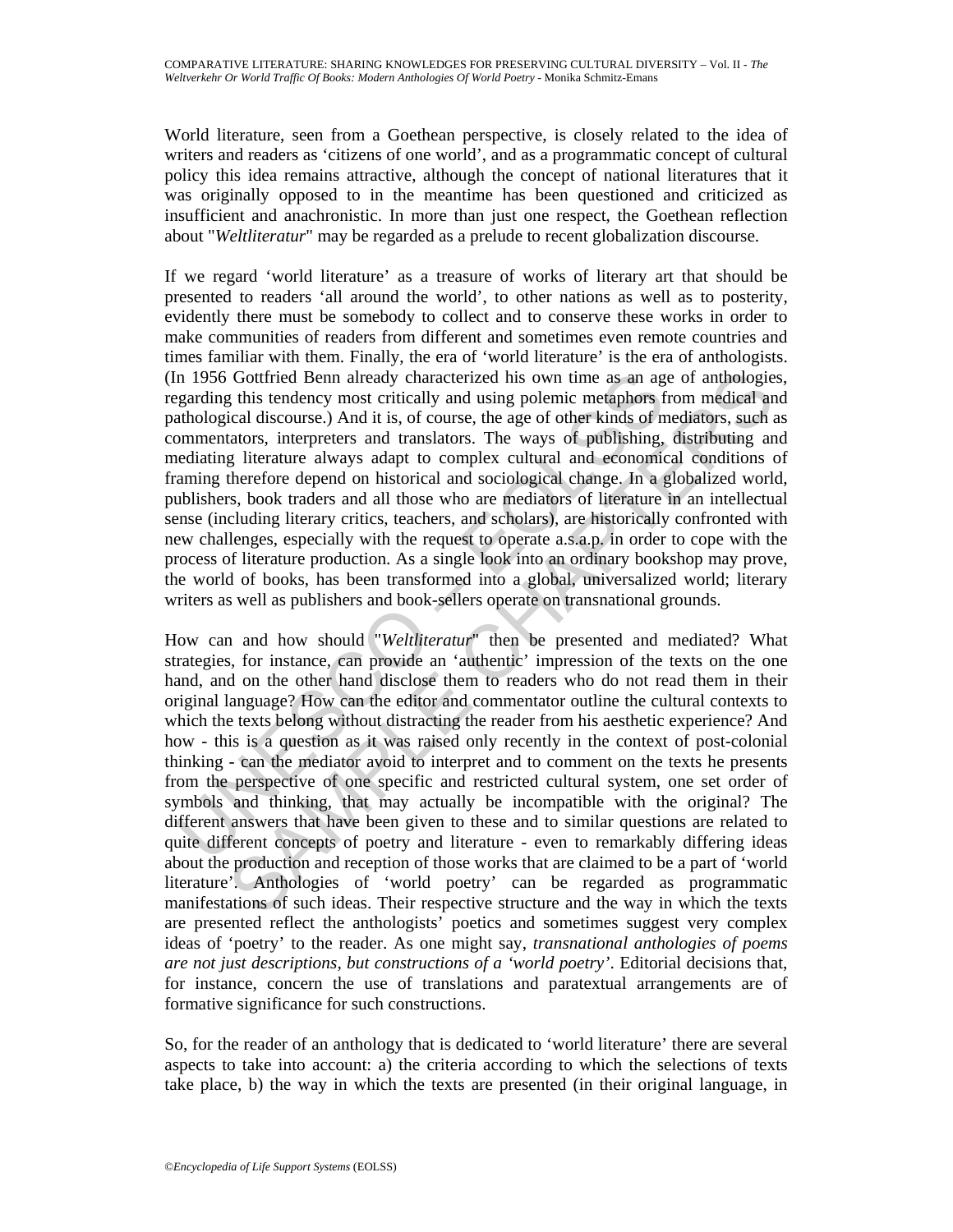translation, or both), c) the structure of the collection (i.e. the principles according to which the texts are arranged), d) the paratextual arrangement (What kinds of explications and con-textualizations are given? What does the reader learn about the poets, about the cultural conditions framing the poems' genesis, about the poetics and aesthetic principles that shaped the texts etc.?) e) The implicit - or even explicit - poetics of the anthology (In how far are paratexts and arrangements answers to the question, what poetry is, from which sources and foundations it originates and how the history of texts and their reception can be modeled? Can the paratexts and arrangements provide for a specific concept of 'world literature' or 'world poetry'?)

With respect to the era of electronic hyper-text, which confront readers with, and taking advantage of, large text corpora that are present(ed) in the world wide web, this may also be an appropriate moment to ask in what way the specific form of a book may be significant with regard to the project of presenting 'world literature' these days. Nowadays, there already are important virtual libraries, for instance the "Library Electronic Text Resource Service" (LETRS) of Indiana University (http://www.letrs.indiana.edu), the "Projekt Gutenberg", the "Electronic Text Center" at the University of Virginia, and the "Project Bartleby" at Columbia University. Not to mention the recent attempts carried out by the provider "Google" to compile an "online book search" that is supposed to contain 15 million books. Do those collections of texts modify our reading habits of world literature - and the expectations we have when we return to the older medium of the book?

## **2.** *Stimmen der Völker in Liedern (Voices of the Peoples in Songs).* **Herder's Collection of Poetry and Folk Songs**

Iso be an appropriate moment to ask in what way the specific form continuing incoments with regard of the project of presenting 'world literat investing. The already are inventant virtual libraries, for instant literation in appropriate moment to ask in what way the specific form of a book may be syets. Thus regard to the project of presenting "world literature" these day, there already are important virtual libraries, for instance the "Li In the second part of his autobiographical book *Dichtung und Wahrheit*, Goethe acknowledged Johann Gottfried Herder as an important precursor of a modern concept of 'world literature'. Already in 1773, Herder completed a collection of songs and poems from different languages, entitled *Alte Volkslieder* (*Old folk songs*) that was published under the title *Volkslieder* in 1778 and 1779. It mainly consisted of the socalled 'Nordic songs' (*nordische Lieder*) and English poems in their original language as well as in translation. Several years later, Herder worked on a revised and enlarged edition even though it was published posthumously by Johannes von Müller as *Stimmen der Völker in Liedern* (*Voices of the Peoples in Songs*) in 1807. In its latest version Herder's collection offers a great variety of texts: real folk songs as well as lyrical poems and passages from dramatic and epic texts; verses from Homer, songs from Shakespeare plays, poems from Matthias Claudius, Goethe and other German poets from Baroque up to Herder's time, poems of Ossian (a fictitious bard who was supposed to have created early Scottish poetry; actually, most of these poems can be attributed to James McPherson), Spanish Romances, a Greenlandic "*Totenlied*" (*Song for the Dead or Nenia*), and other texts of different European provenience. Originally, Herder's collection provided a bi-lingual presentation of foreign texts; later he only used German translations. The third edition, which remained to be an ambitious project, was supposed to present the poems arranged according to countries, time, languages and nations ("*nach Ländern, Zeiten, Sprachen und Nationen*"). Herder's intentions were mainly didactical: Reacting to a contemporary interest of his German public in foreign literatures, he wanted to contribute substantially to the improvement of German poetry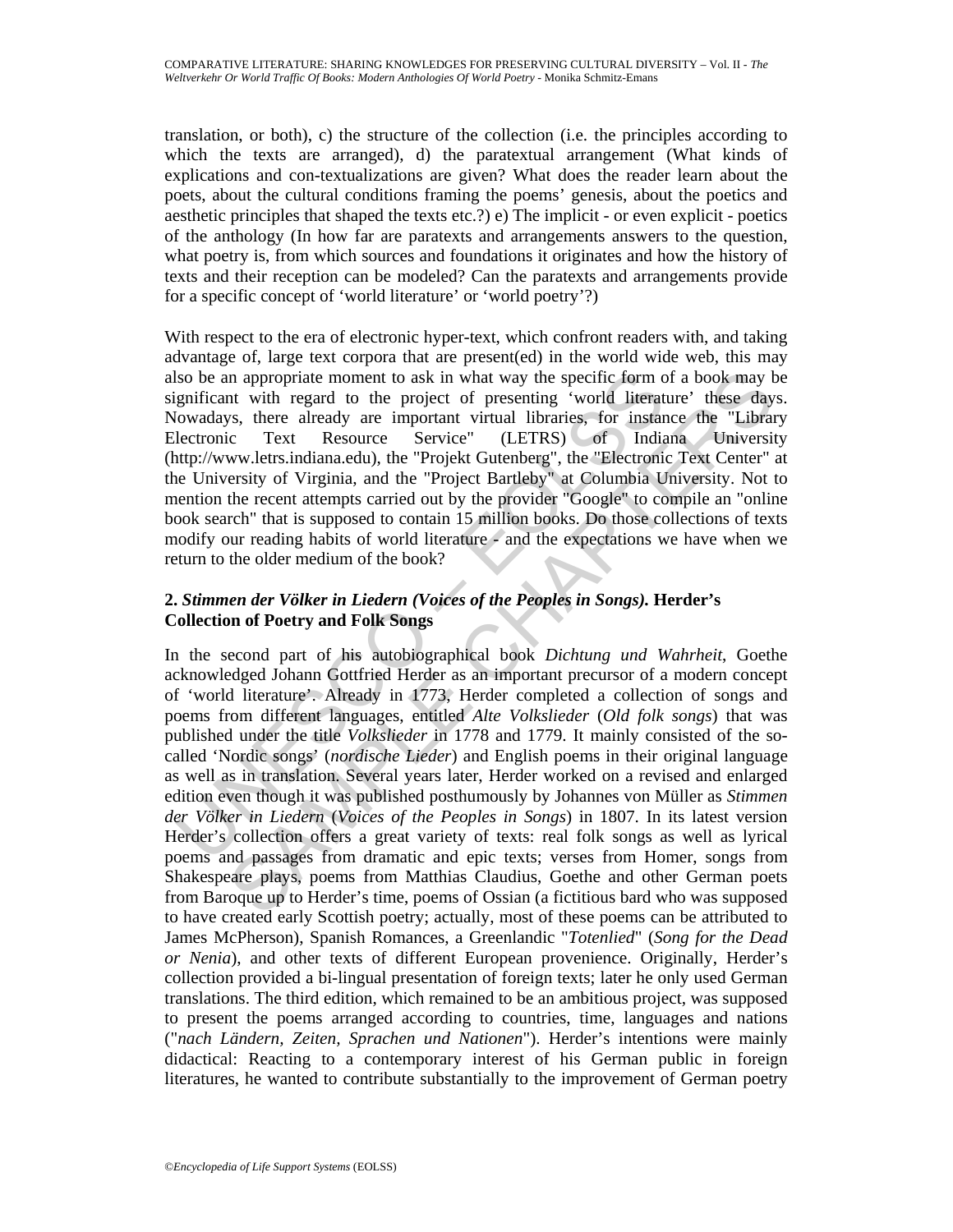and literature. According to his diagnosis, the impact of French literature and of the classicistic paradigm was too dominant. In order to provide for a balanced exchange of impulses between the different nations, new examples of foreign poetry had to be popularized in Germany: even, if not mainly, anti-classicistic forms of writing that had formerly not been estimated from a 'high-cultural' point of view.

usical songs. Therefore, when poems are presented as "Lieder", is es<br>the close affinity between poetry and music. In the 18<sup>th</sup> century son<br>the carliest form of poetry by several asthetic theorists (and<br>the densine follogi songs. Therefore, when poems are presented as "Lieder", is especially stresses<br>ose affinity between portry and masic. In the 18<sup>th</sup> enethry songs were regarder<br>arliest form of poetry by several aesthetic theorits (and the The German term "*Lied*" has a complex meaning. Equivocally it refers to songs as well as to poems - and taken in both senses it usually suggests the idea of a popular piece of art, whether it can be attributed to one particular poet or if it has been passed to posterity only anonymously. It is especially linked to the idea of oral performance and perception, to the recital of songs as well as to the recitation of texts. According to a leading idea of 18<sup>th</sup> century aesthetics, ingenious poetry was supposed to be directly derived from musical songs. Therefore, when poems are presented as "*Lieder*", is especially stressed on the close affinity between poetry and music. In the  $18<sup>th</sup>$  century songs were regarded as the earliest form of poetry by several aesthetic theorists (and their precursors), belonging to a time when music and poetry were still united and, in their original unity, expressed man's emotion and the affection for life. In the context of  $18<sup>th</sup>$  century discourse, "originality" in the sense of 'being close to the origins' was homonymous with "authenticity", and so the "*Lied*" as an apparently "original" form of musicalpoetical art was usually regarded as an authentic expression of human nature. So, already the anthology's title is of suggestive quality. It can be understood as the typical product of a century that was shaped by anthropological discourse, by theories about man's origin – and by the interest taken in the interpreting of art as well as any other form of human culture as the result of 'natural' preconditions. With his book *Stimmen der Völker in Liedern* Herder, as one might say, models his leading idea of man as a creature who from the very beginning of his history, the roots of all cultural practice expresses his natural emotions by singing and thus makes art itself emerge from practical everyday life, and the conditions and rituals surrounding it. Furthermore, according to Herder's (and not only Herder's) ideas, songs were pre-destined to be sung in communities; they unite the individual singers to choirs, and they unite the people of different centuries by tradition.

In a text that was used as introduction to the second part of *Stimmen der Völker in Liedern*, Herder delineated his ideas about popular and authentic poetry, and he stresses the uniting effect of oral recital, thus drawing a line between musical and visual art. According to his conviction, acoustic art is the more 'original' and more 'natural' form than visual art and written literature, and songs from Oriental cultures give proof of what art was like in its original form. As Herder puts it in his commentary on Matthias Claudius' *Abendlied*, a song book is the humble man's 'bible', as a mean of consolation as well as recreation.

Gathering 'songs' (*Lieder*) from different nations implies the idea of art and culture being related to a transnational community whose unity is - in spite of all the characteristic differences between the nations - still based on human nature as such. In modern as well as in ancient times, "humanity" is supposed to express itself in the art of singing and recital. Regarded from this point of view, the term "*Lied*" is a concept referring to complex anthropological and culture theoretical discourses, and it appears to bear a higher programmatic implication, when it is used as a label for texts that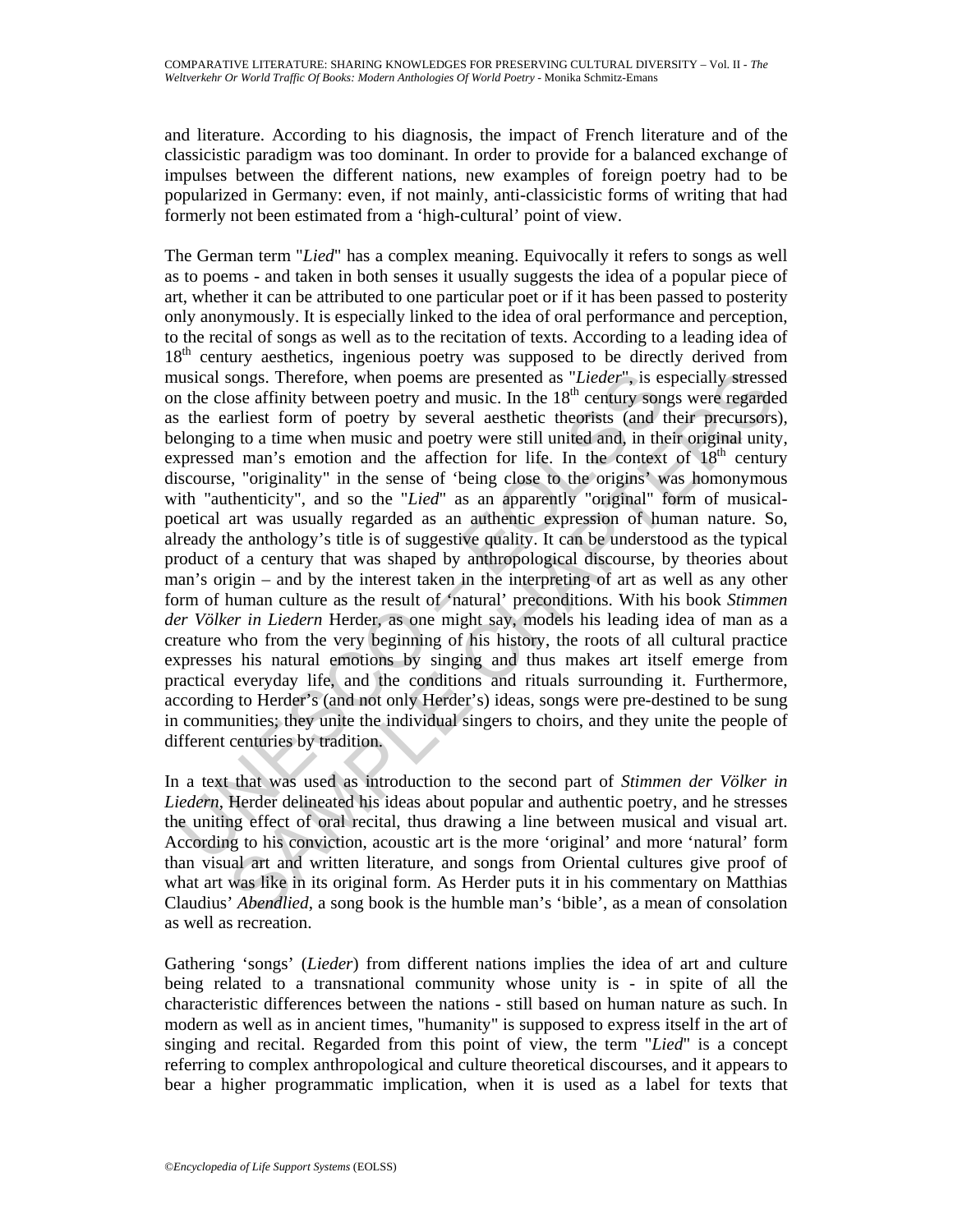according to our conventional understanding, are not songs at all - as for instance passages from Homer's epic work or from Shakespearian plays. (Titled "*Opheliens verwirrter Gesang um ihren erschlagenen Vater*", I, 23, p. 154., Herder presents a complete scene from "Hamlet" in which Ophelia sings a song; another example is the *Waldgesang*, a song quoted from *As you like it*, I 3, p. 121.)

ive an authentic impression of the original's sound. An anthology of<br>ther poor compromise, similar to the reduction of 'songs' to written<br>incomismic in this respect as well: He almost exclusively present<br>to compromise in t As Herder emphasizes, translations may give an equivalent impression of an original "*Lied*" composition, but only as long as they succeed in imitating the original's sound or its tune ("Gesangston"). If they fail, however, to sound similar to the original, it may be more appropriate to confront the reader with the original itself, even if he cannot understand the words in their quality as verbal signs. This in mind, a bi-lingual anthology should be preferred to a collection of translations, as translations will never give an authentic impression of the original's sound. An anthology of translations is a rather poor compromise, similar to the reduction of 'songs' to written texts. Herder had to compromise in this respect as well: He almost exclusively presented verses without melodies. Among his unpublished materials there is, next to other documents, the score of a Sicilian song (*Sizilianisches Schifferlied* / *Sicilian Sailor's Song*); Herder characterizes it as exemplary.

*Als schönste Probe italiänischer Volkslieder, stehe hier statt vieler, das sicilianische Schifferlied mit seiner einfachen sanften Melodie im Original und in einer hierzu sangbaren Uebersetzung.* (Appendix, p. 373)

[As a most beautiful example of the Italian folk-song, quoted here as one sample out of many, the Sicilian mariner's song with its original simple and tender melody and a singable translation.]

Printed notes, however, are not the same as real melodies. Herder does not explicitly refer to the fact, that his collection only contains representations of oral poetry. But his suggestions that songs 'live' in the people's ears, on the lips of the singers and by way of their instruments may be regarded as an appeal to the reader to re-vitalize the written compositions by performance.

unthentic impression of the original's sound. An anthology of translations is<br>or coronpomise, similar to the reduction of 'songs' to written texts. Herder has<br>oromise in this respect as well! He almost exclusively presente By compiling his anthology Herder consciously invented 'poetry'. Complementary to his collection of poetical texts he collected statements of several authors from different nations (England, France, Germany), mainly, but not exclusively, from the  $18<sup>th</sup>$  century, whose opinions support Herder's own ideas about poetry. Moreover, he provided paratexts introducing the poems of his anthology, explaining their provenience, commenting on their contents, on national and cultural habits that are reflected by them, on the emotions and sentiments expressed. Indirectly, sometimes even explicitly, the entire paratextual setting confirms the anthologist's leading ideas about 'original', 'popular' and 'authentical' poetry as a heritage of mankind.

As the presentation of poetic texts in anthological form offers an important opportunity to 'invent' poetry, to shape and to contextualize it, the history of conceptions of (national and transnational) literature is closely linked with the history of anthologies. Herder's "*Volkslieder*" collection carries the signature of his age. But his project as such has been continued and modified continuously; even in recent anthologies and series his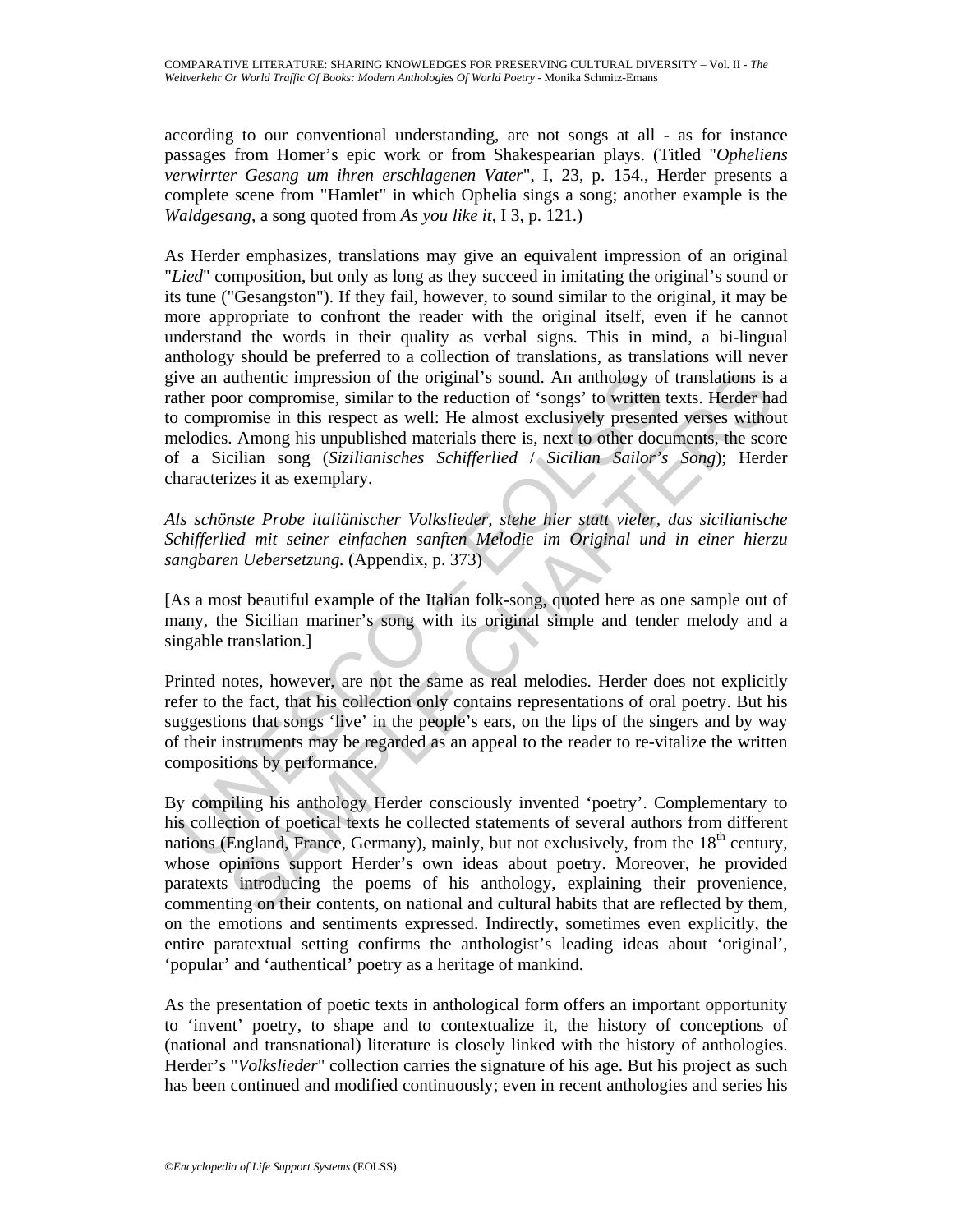idea of making the different nations' and people's 'voices' audible by presenting examples of poetry is echoed by titles such as *Stimmen indianischer Völker* (*Voices of Indian Peoples*) (Berlin: Gebr. Mann) and similarly programmatic expressions. In order to illustrate the aftermath of Herder's concept, several German examples from the second half of the  $20<sup>th</sup>$  century will be presented here.

They were published under other conditions than Herder's *Stimmen der Völker in Liedern*. First, there are new printing techniques that allow the editors of anthologies to embed them in complex layouts, to utilize different typographic means and to insert graphic elements, secondly in the era of globalization, of world wide communication systems and trans-continental tourism, foreign languages appear less 'foreign' to many readers than 200 years earlier. Thirdly, as a consequence of this, the public's expectations concerning the concept of "world literature" have been modified, gradually and continuously.

xpectations concerning the concept of "world literature" have been mot<br>on continuously.<br>he numerous anthologies of world literature that were compiled and<br> $9^{\text{th}}$  and  $20^{\text{th}}$  century represent a broad field of resear ons concerning the concept of "world literature" have been modified, graduall<br>nuously.<br>lerous anthologies of world literature that were compiled and published in th<br>20<sup>h</sup> century represent a broad field of research that f The numerous anthologies of world literature that were compiled and published in the  $19<sup>th</sup>$  and  $20<sup>th</sup>$  century represent a broad field of research that has partially been cartographed in the past decades. In many respects, the ways of electing, compiling, and commenting texts, the selection principles, the volumes' structures, and the paratextual arrangements correspond with different concepts of "world literature" (and of "literature" as such). One aspect of crucial interest here is the impact of metaphors and metaphoric concepts upon titles, structures, and paratexts - and thus on the construction of 'world literature'.  $19<sup>th</sup>$  and  $20<sup>th</sup>$  century anthologists have used quite different and sometimes quite suggestive metaphors in order to model their subjects of representation. For instance, as the first and largest  $19<sup>th</sup>$  century anthology of world literature in Germany, Johannes Scherr published his *Bildersaal der Weltliteratur* (1848, second edition 1869), on the one hand referring to the concept of poetical "images", on the other hand claiming to offer "portraits" of poets. Heinrich Solger, in 1888, published a poem collection entitled *Im Tempel der Weltlitteratur. Eine Sammlung von wertvollen Geisteserzeugnissen aller hervorragenden Völker und Zeiten* (*In Weltliterature's Temple. A collection of precious works of the mind of all extraordinary Peoples and Times*). Ludwig Bernhard Wolff, in 1848, presented his poem collection as a treasure: *Poetischer Hausschatz des Auslandes* (*Poetic (house)treasures from abroad*). Even if the anthologies' titles do not express the anthologie's self-interpretation (for instance, as "*Bildersaal*" or "*Tempel*"), but refer to their contents (such as *Stimmen der Völker* [*Voices of the Peoples*], or *Lieder aus der Fremde* [*Foreign Songs*], Harrys, 1857; "Orient und Occident", Hart, 1885 etc.), they are full of implications and of suggestive impact on the reader's concept of poetry or literature.

In the new millennium, the process of constructing "world literature" is continued. Published in 2001, a volume edited by Thomas Böhm and Martin Hielscher titled *WELTLITERATUR* is composed of several scholarly contributions about literature and art in the present globalized world as well as of literary and artistic examples. The editors explicitly refer to Goethe's concept of world literature. And they point out, that according to Leslie A. Fiedler's request to 'cross the borders and to fill the gaps' - a contemporary concept of "*Weltliteratur*" should be conceived of as transgressive: There is neither a borderline between high and popular art nor between literature and the other arts.